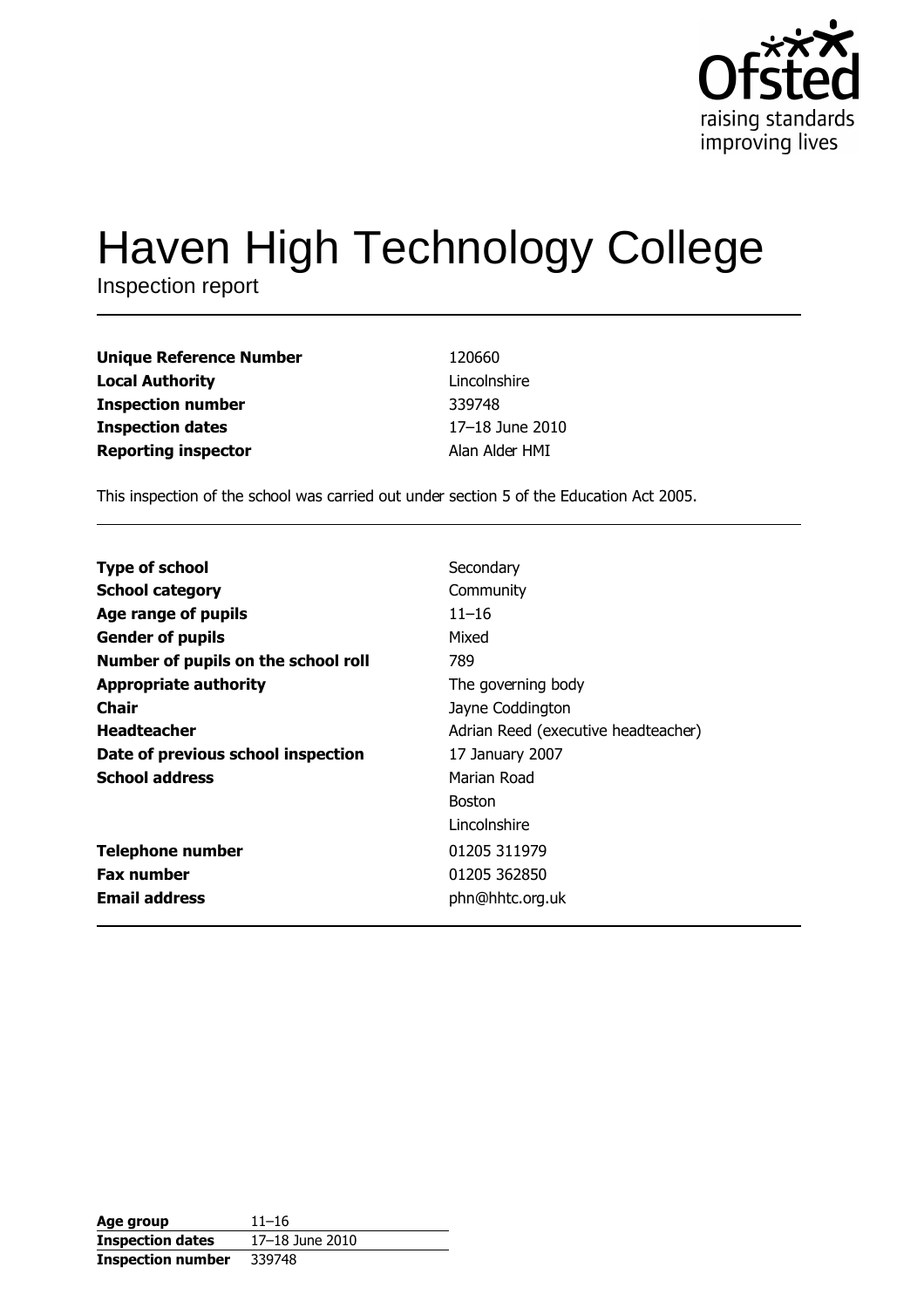The Office for Standards in Education, Children's Services and Skills (Ofsted) regulates and inspects to achieve excellence in the care of children and young people, and in education and skills for learners of all ages. It regulates and inspects childcare and children's social care, and inspects the Children and Family Court Advisory Support Service (Cafcass), schools, colleges, initial teacher training, work-based learning and skills training, adult and community learning, and education and training in prisons and other secure establishments. It rates council children's services, and inspects services for looked after children, safequarding and child protection.

Further copies of this report are obtainable from the school. Under the Education Act 2005, the school must provide a copy of this report free of charge to certain categories of people. A charge not exceeding the full cost of reproduction may be made for any other copies supplied.

If you would like a copy of this document in a different format, such as large print or Braille, please telephone 08456 404045, or email enquiries@ofsted.gov.uk.

You may copy all or parts of this document for non-commercial educational purposes, as long as you give details of the source and date of publication and do not alter the documentation in any way.

Royal Exchange Buildings St Ann's Square Manchester M2 7LA T: 08456 404045 Textphone: 0161 618 8524 E: enquiries@ofsted.gov.uk W: www.ofsted.gov.uk

© Crown copyright 2010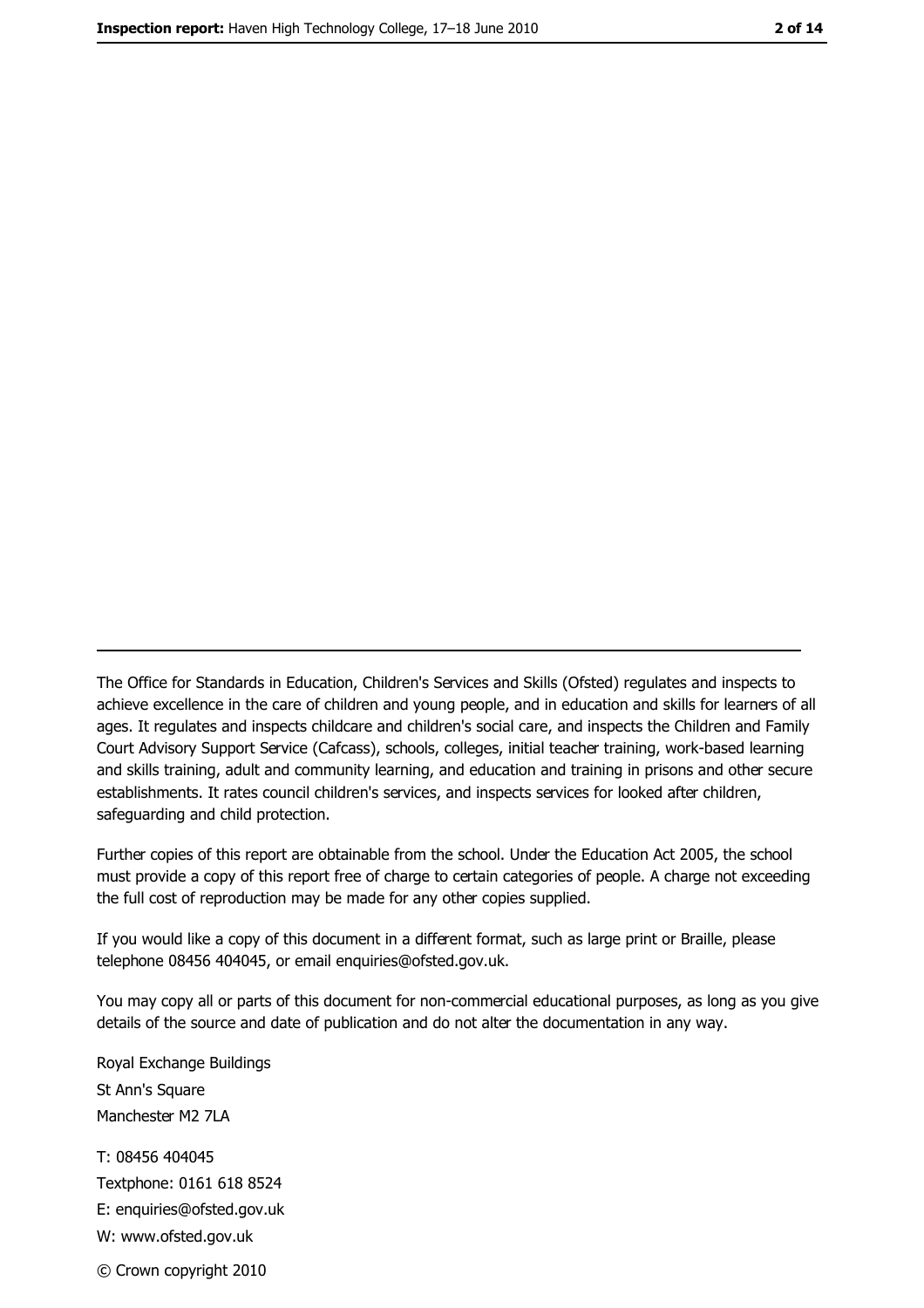# **Introduction**

This inspection was carried out by one of Her Majesty's Inspectors and three additional inspectors. Inspectors observed 30 lessons and 30 teachers. Meetings were held with groups of students, governors and members of the school's staff. Inspectors observed the school's work, and looked at documents including the school's records of lesson observations, records of the progress being made by students in the different year groups, self-evaluation and planning documents and the questionnaires completed by students, staff and 129 parents and carers.

The inspection team reviewed many aspects of the school's work. It looked in detail at the following:

- how accurately the school's leaders evaluate the quality of teaching  $\blacksquare$
- the extent to which teachers assess students' learning during a lesson and whether  $\blacksquare$ the teaching changes if students do not make the expected gains in learning
- the extent to which the work students are set to do in lessons is related to their  $\blacksquare$ ability
- how extensive the opportunities are for students to learn and practise the skills  $\blacksquare$ required for individualised work and group work.

# Information about the school

The school operates in an area in which there are selective schools. It serves a part of Boston which includes some wards with very high levels of deprivation. The proportion of students from minority ethnic groups has increased in recent years and is now in line with the national average. The proportion of students who speak English as an additional language is higher than the national average. Almost twice as many students as nationally have special educational needs and/or disabilities, though the proportion with a statement of special educational needs is in line with that found nationally. A similar proportion of students to that found nationally are eligible for free school meals. The school has formed a federation with two local primary schools. The executive headteacher has that role across the federation. It is also a full service extended school. It has specialist status in technology. The school has the Investors in People Award, the Basic Skills Quality Mark, CharterMark, Healthy Schools status, Sportsmark and the intermediate level of the International School Award.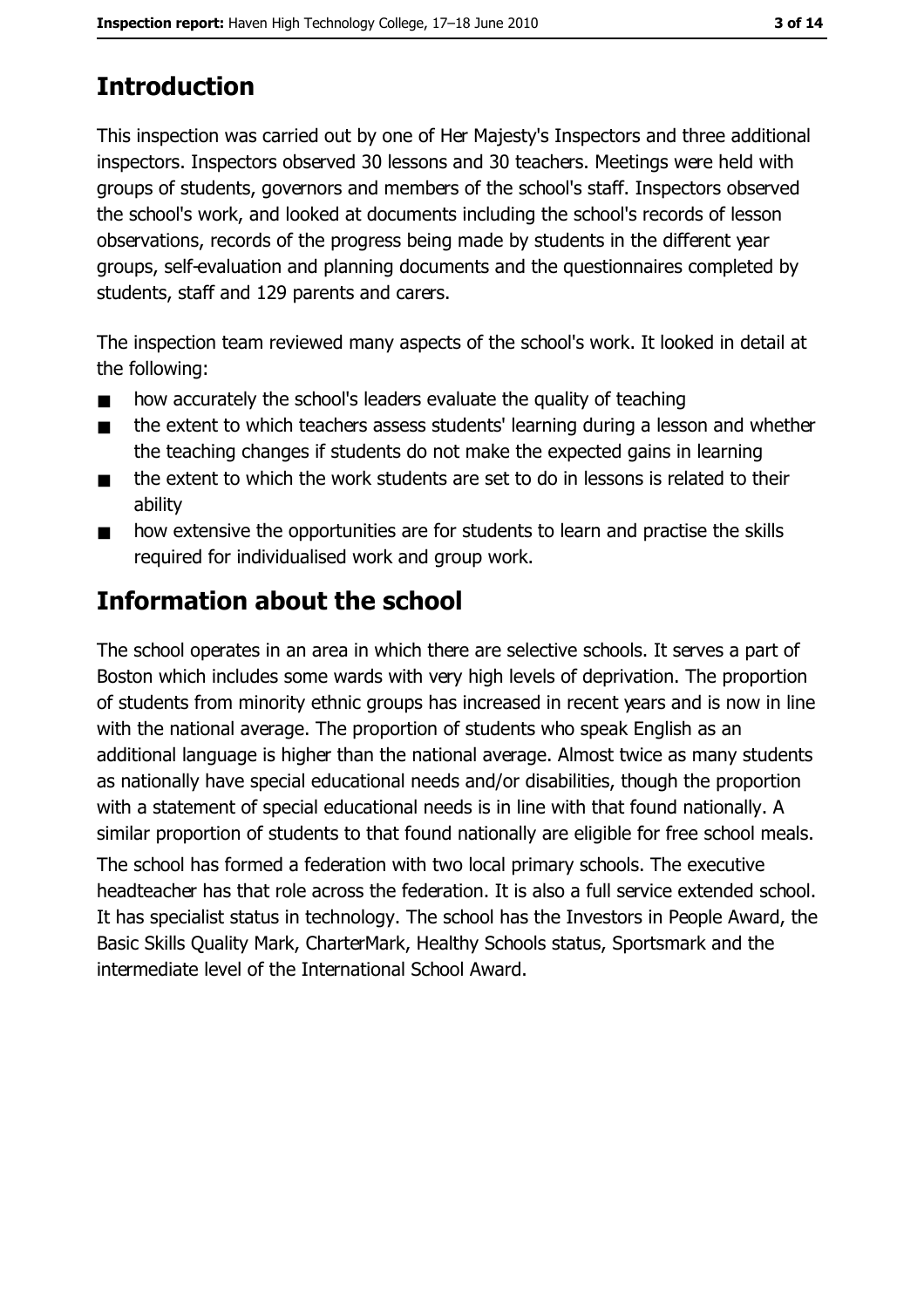# **Inspection judgements**

### Overall effectiveness: how good is the school?

### The school's capacity for sustained improvement

## **Main findings**

The school makes a strong contribution to students' development, both personally and academically. Students join the school with standards that are low and in some years very low, but make outstanding progress so that their attainment by the end of Year 11 is now close to that found nationally. The school exceeds its very challenging targets. The parents and carers who returned the questionnaire are very supportive of the school. One set of parents said how they were 'delighted' by aspects of the curriculum and the extra-curricular activities. Another, whose child has a statement of special educational needs, said that she is receiving excellent support and 'her learning has improved greatly'. The questionnaires returned by students and members of staff were also highly complimentary of the school.

The strategic leadership of the executive headteacher and other leaders, including the governors, is a key driver of the school's success. Steps such as the move to become a full service extended school and the development of the federation are very significant in helping the school to improve. The school's success is partly a result of a clear understanding of how these strategies can be used to improve the lives and the learning of students. It is also a result of detailed and searching self-evaluation. There is, in some cases, an overestimate of teaching quality brought about by too much emphasis being placed on what the teacher is doing rather than the impact on learning. Nevertheless, in all other respects self-evaluation is accurate and highly effective. Subject leaders' analyses of the effectiveness of their provision and their identification of areas for further development are very thorough and detailed. The effectiveness of self-evaluation and of subsequent actions to bring about change is demonstrated, for example, by the rapidly improving progress made by students in their work, their increased attendance, better teaching, improving behaviour and in the developing curriculum. The school has made significant improvement since its last inspection. The capacity for sustained improvement is outstanding.

Teachers know their subjects well and their relationships with students are good. Teaching is satisfactory overall. A very small minority is inadequate and some is outstanding. However it does not always consistently check on the extent of students' understanding in lessons, and the work given is not always well enough adapted for the range of abilities in the class. The effects of this are eliminated because students' learning is considerably enhanced by periodic assessments of the progress that they are making against very challenging targets. This is both accurate and detailed. It is used very effectively to identify which students need further support and to organise support for them with, for example, tuition to pairs of students, which is highly effective. Students' progress is also accelerated because leaders have worked very effectively to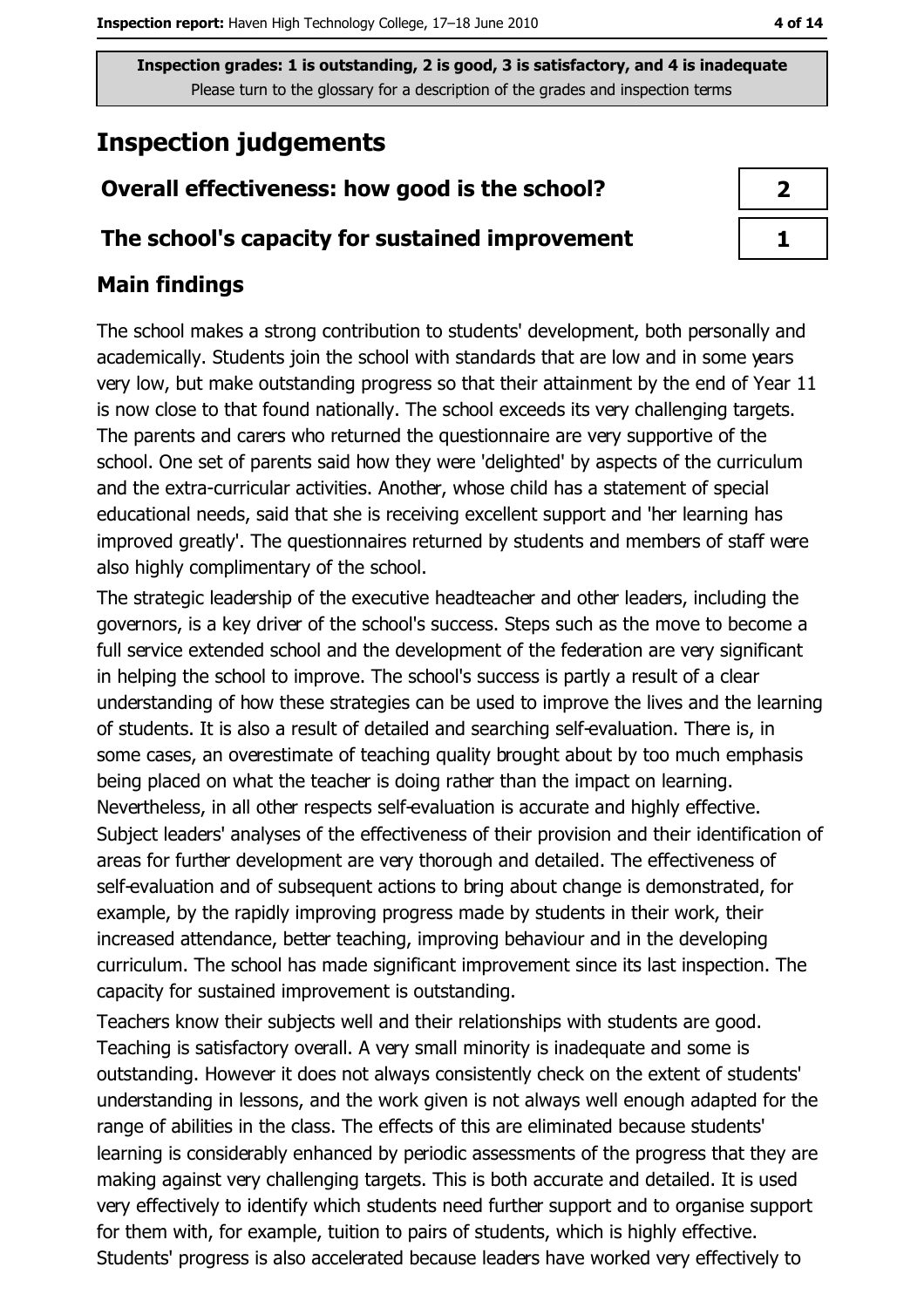establish the right conditions for learning. Attendance, for example is now above average. Behaviour is good and lessons are settled and calm with the proper emphasis on learning. Aspects of students' personal lives, which may cause a disruption to their ability to concentrate, are helped through a very wide range of professionals to whom students and their families have access through the extended services that are located at the school. In addition, there is much provision which enhances students' eniovment of school, whether it is the highly personalised curriculum or the large number of clubs for students to attend at lunchtime and after school.

The school's specialist status makes a good contribution to its overall effectiveness, for example through the provision of information and communication technology equipment and its impact on the curriculum. It achieves its targets for students' attainment.

### What does the school need to do to improve further?

- Raise students' achievement further by developing teaching quality so that:  $\blacksquare$ 
	- assessments of students' understanding are made during lessons and teaching approaches are adapted if their understanding is insufficient
	- students of different abilities are more consistently given work which challenges them
	- students have greater opportunities to develop the skills of independent work and group work.

### **Outcomes for individuals and groups of pupils**

Students' attainment, when they join the school, is low. While the proportion of students who achieved five or more good GCSE passes in 2009 remained below the national average, they reached above average standards taking all their subjects into account. The data for the current Year 11, based on the GCSE results for those subjects they took early as well as the school's own, accurate, assessments in other subjects, indicate a further good improvement this year. This brings attainment in line with the national average. This represents outstanding progress given this groups very low starting point. All groups of students make at least good progress, including those from minority ethnic groups and those who have special educational needs and/or disabilities. In the overwhelming majority of lessons observed by inspectors, students' learning was at least satisfactory, in some it was outstanding. The result of this, and of the additional help that students receive if they fall behind, ensures that their achievement is good. It has resulted in a consistent, and increasingly rapid, improvement in students' attainment in the last four years. The school's own assessments of its students' attainment have been demonstrated to be accurate.

The school, at the time of the inspection, was a secure and safe environment. Teachers are careful to ensure that students are not at risk if they are working with any potentially hazardous equipment, for example in design technology and science lessons. It is a calm environment and lessons are orderly. Behaviour is considerate and

 $\overline{\mathbf{2}}$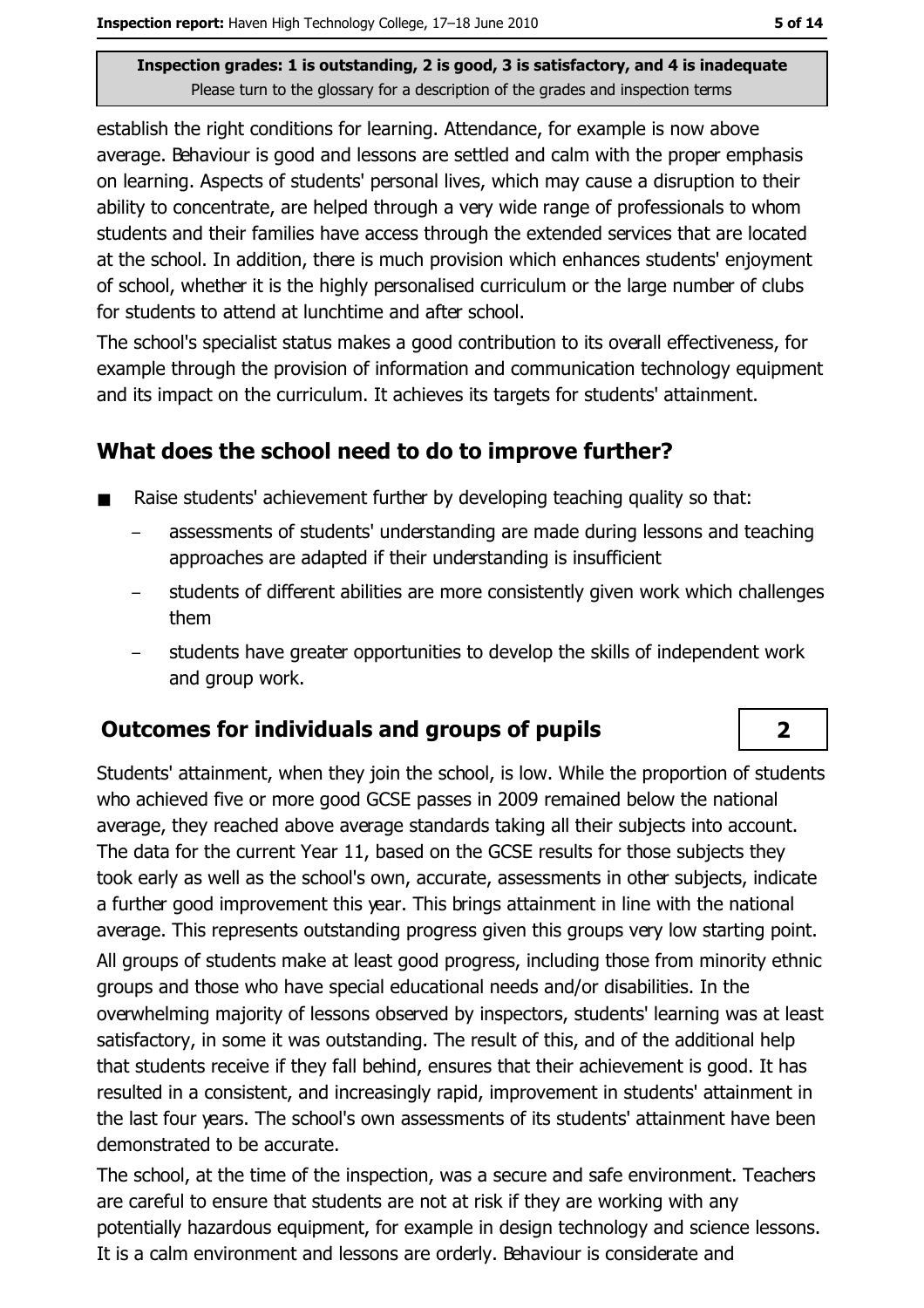thoughtful. Students reported some small instances of bullying, but said that there were people they could speak to if they were having problems. Students who speak English as an additional language reported that there had been friction in the past, and though they experience some occasional hostility, it is now from 'a tiny minority', and that they find the school 'welcoming'. The result is that students say they feel safe and, in the questionnaires returned by students, no-one reported that they felt unsafe in school. There are high levels of participation in the school's sports clubs and a high proportion of students walk or cycle to school. Students have a good knowledge of the dangers of alcohol and substance abuse. They are well aware of how to lead healthy lives.

The development of workplace and other skills is satisfactory. An above average proportion of students gain qualifications in literacy and numeracy. However, in lessons, students have only satisfactory opportunities to work independently and in groups. The specialist status makes a good contribution to future employability through achieving attainment targets in information and communication technology.

These are the grades for pupils' outcomes

| Pupils' achievement and the extent to which they enjoy their learning<br>Taking into account:                             | 2                        |
|---------------------------------------------------------------------------------------------------------------------------|--------------------------|
| Pupils' attainment <sup>1</sup>                                                                                           | 3                        |
| The quality of pupils' learning and their progress                                                                        | 1                        |
| The quality of learning for pupils with special educational needs and/or<br>disabilities and their progress               | $\overline{\phantom{a}}$ |
| The extent to which pupils feel safe                                                                                      | 1                        |
| <b>Pupils' behaviour</b>                                                                                                  | $\overline{\mathbf{2}}$  |
| The extent to which pupils adopt healthy lifestyles                                                                       | 1                        |
| The extent to which pupils contribute to the school and wider community                                                   |                          |
| The extent to which pupils develop workplace and other skills that will<br>contribute to their future economic well-being | 3                        |
| Taking into account:<br>Pupils' attendance <sup>1</sup>                                                                   | $\overline{2}$           |
| The extent of pupils' spiritual, moral, social and cultural development                                                   | 2                        |

### How effective is the provision?

 $1$  The arades for attainment and attendance are: 1 is high; 2 is above average; 3 is broadly average; and 4 is low.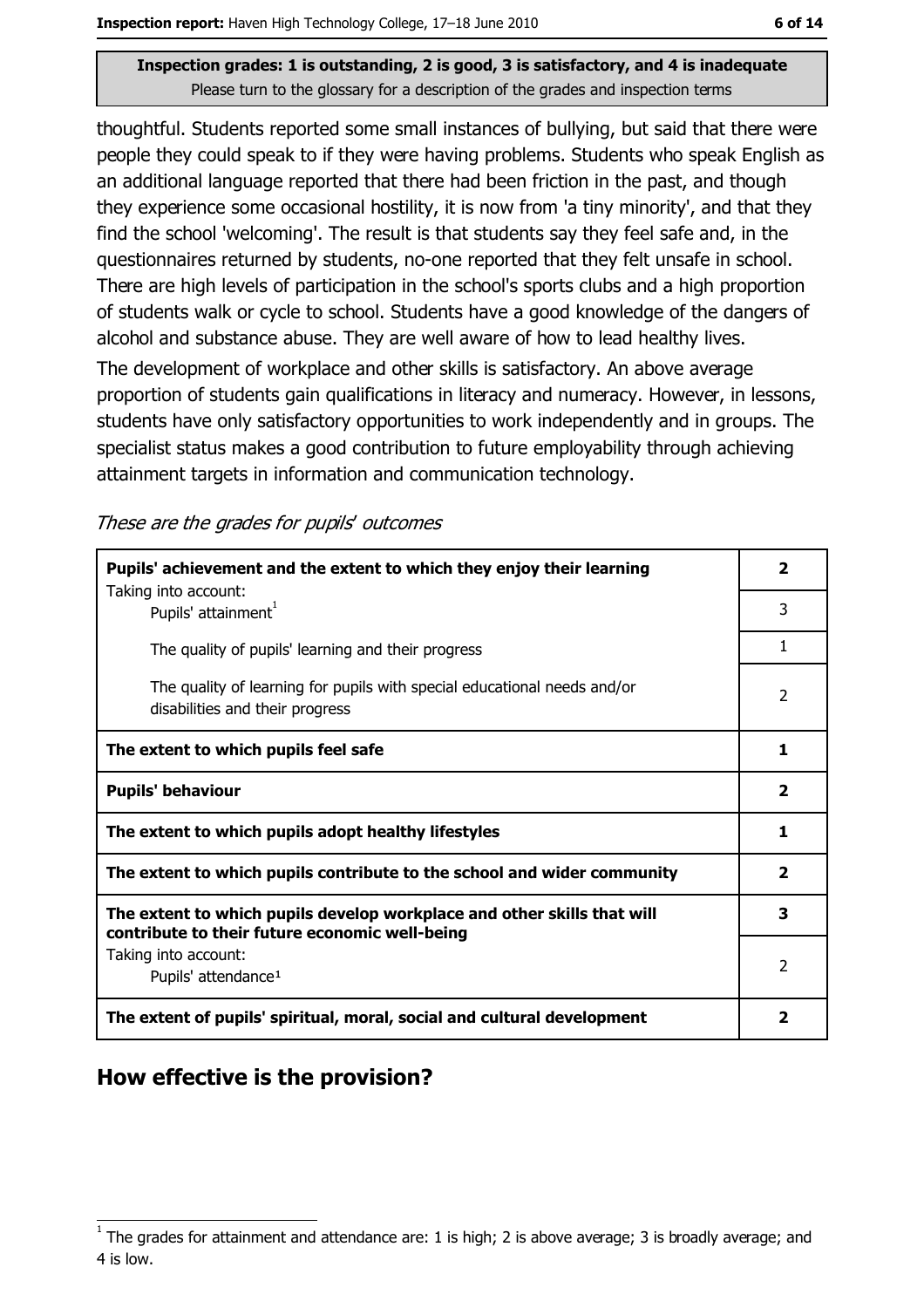In the most effective lessons, teachers stimulate students' interest very well, for example, in an outstanding English lesson in which the teacher took on the role of a poet to answer questions that students had about one of his poems. This resulted in lively and searching questions and outstanding learning. In an outstanding mathematics lesson, the teacher's knowledge of students' strengths and weaknesses was used exceptionally well to provide different approaches for students. The result was that all made very good progress. The use of questions to assess students' understanding and make adjustments to the teaching when it is required, is very powerful but is not a consistent enough feature of lessons. There is good practice in the teaching of students who speak English as an additional language, for example, with some notes provided in the students' home language when this is helpful to them. The pace of lessons is satisfactory.

The curriculum provides a wide range of opportunities for students and responds very well to their varied abilities and interests. There is, for example, a wide range of vocational courses including diplomas, some of which are taught by partner institutions. In addition, many students are motivated by being able to enter for GCSE examinations early. This is made possible by the school's policy of starting GCSE courses a year early. Some students have begun advanced courses in Year 11. In addition, there is a wide range of extra-curricular activities, and these have a good uptake by students. Students who may otherwise have been permanently excluded are provided with an appropriate curriculum which enables them to achieve literacy and numeracy and other relevant qualifications.

The care, guidance and support that students receive are outstanding. The school's ready access to a wide range of professionals is a significant factor in the support of those students who require help and advice. Comprehensive additional support is in place for those whose attitudes and behaviour put them at risk of exclusion, so that the instances of exclusion in recent years have been very low. There is a well developed system of support for gifted and talented students and well established links with partners, including a university link to help raise students' aspirations. This has resulted in increasing numbers going on to take advanced courses at the local grammar school. Year 7 students are successfully integrated through a comprehensive transition programme. The school's federation with two local primary schools has a significant effect on students' transition to secondary school. The subject choices programme in Year 8 provides very good guidance for students to choose their courses for Years 9, 10 and 11.

These are the grades for the quality of provision

| The quality of teaching                                                                                    |  |
|------------------------------------------------------------------------------------------------------------|--|
| Taking into account:<br>The use of assessment to support learning                                          |  |
| The extent to which the curriculum meets pupils' needs, including, where<br>relevant, through partnerships |  |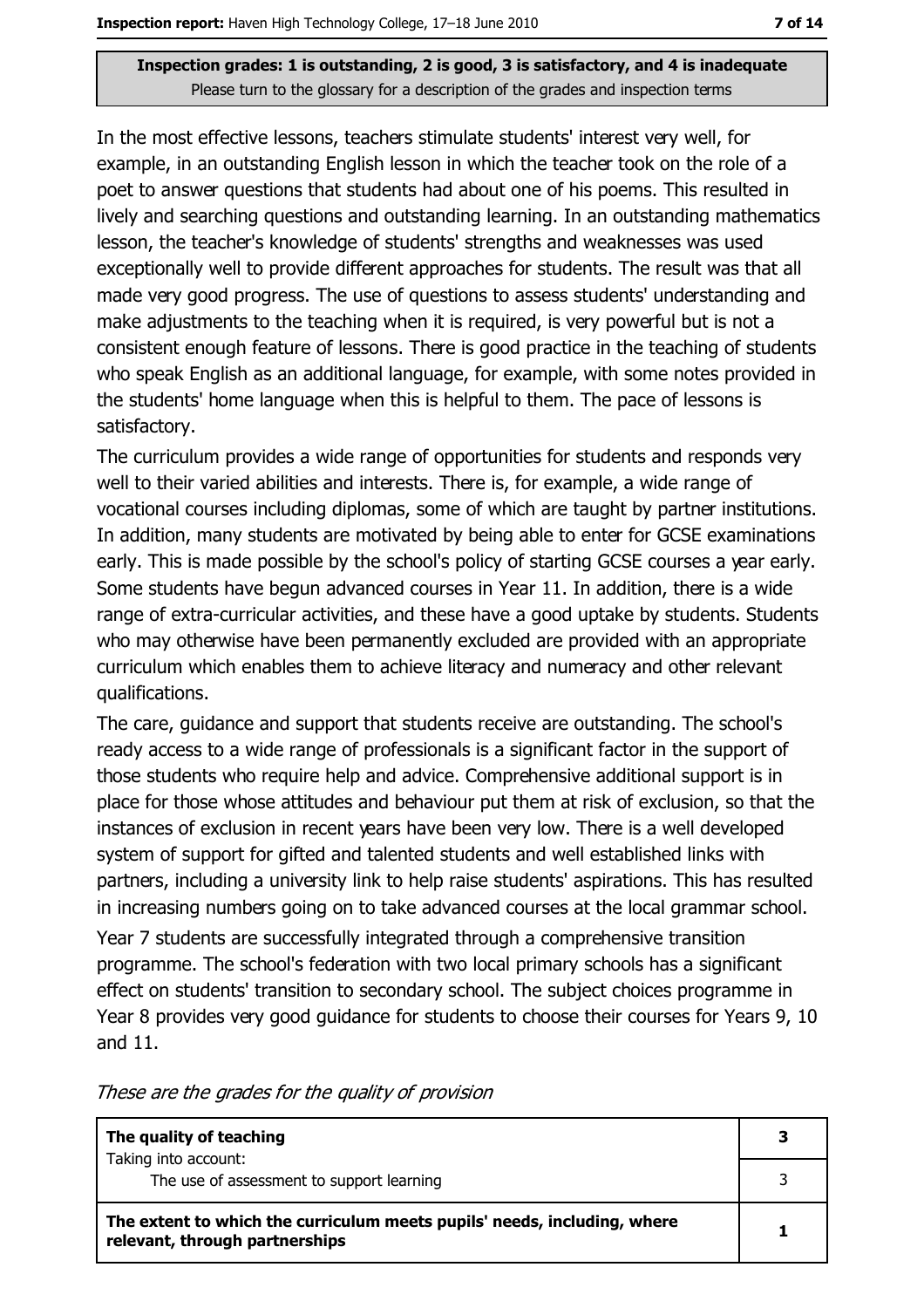#### The effectiveness of care, quidance and support

#### $\mathbf{1}$

#### How effective are leadership and management?

The leadership of the school is highly effective. There is a very strong commitment to ensuring that all students prosper academically and personally. This ambition is evident throughout the school. There are, for example, detailed evaluations of the progress being made by students in different classes in each subject. This is used not only to identify those students who are underachieving but also enables the school's leaders to provide any support needed for teachers. The quality of teaching is improving as a result. Leaders are held to account well. The school's engagement with parents and carers is outstanding, assisted by the school's access to a wide variety of different agencies. Much work is done to ensure community cohesion. Leaders have a very good knowledge of the nature of the school and local context. Relationships between different groups within school are cordial. To ensure equality of opportunity, leaders monitor the progress being made by different groups of students in their work, and which groups attend extra-curricular activities. This is evaluated and used to bring about improvements. Safeguarding is highly effective. Records are very thorough and the school's leaders ensure that the staff are regularly trained in child protection matters.

| These are the grades for leadership and management |  |  |
|----------------------------------------------------|--|--|
|----------------------------------------------------|--|--|

| The effectiveness of leadership and management in embedding ambition and<br>driving improvement                                                                     |              |
|---------------------------------------------------------------------------------------------------------------------------------------------------------------------|--------------|
| Taking into account:<br>The leadership and management of teaching and learning                                                                                      | 2            |
| The effectiveness of the governing body in challenging and supporting the<br>school so that weaknesses are tackled decisively and statutory responsibilities<br>met | 1            |
| The effectiveness of the school's engagement with parents and carers                                                                                                | 1            |
| The effectiveness of partnerships in promoting learning and well-being                                                                                              | 1.           |
| The effectiveness with which the school promotes equality of opportunity and<br>tackles discrimination                                                              | 2            |
| The effectiveness of safeguarding procedures                                                                                                                        | 1            |
| The effectiveness with which the school promotes community cohesion                                                                                                 | $\mathbf{2}$ |
| The effectiveness with which the school deploys resources to achieve<br>value for money                                                                             | 2            |

#### **Views of parents and carers**

A very large majority of the parents and carers who returned the questionnaires were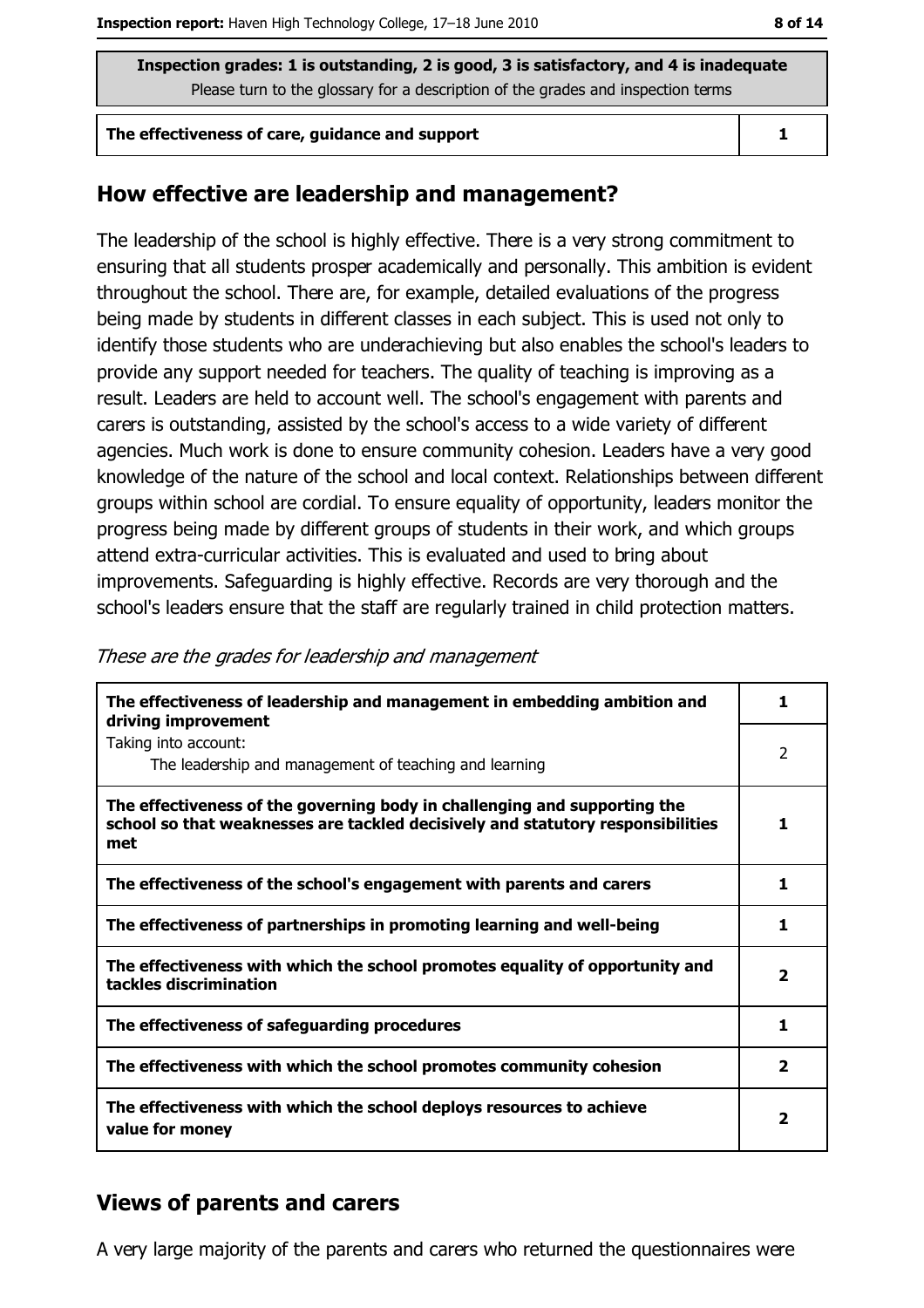positive about the school, agreeing that their child enjoys school and is safe there. The overwhelming majority agreed that teaching is good and that the school is led and managed effectively. One in ten parents and carers did not feel that the school deals effectively with unacceptable behaviour. Inspectors saw no evidence to suggest that unacceptable behaviour was not dealt with well. They agree that the school is outstandingly well led, but found that teaching is satisfactory.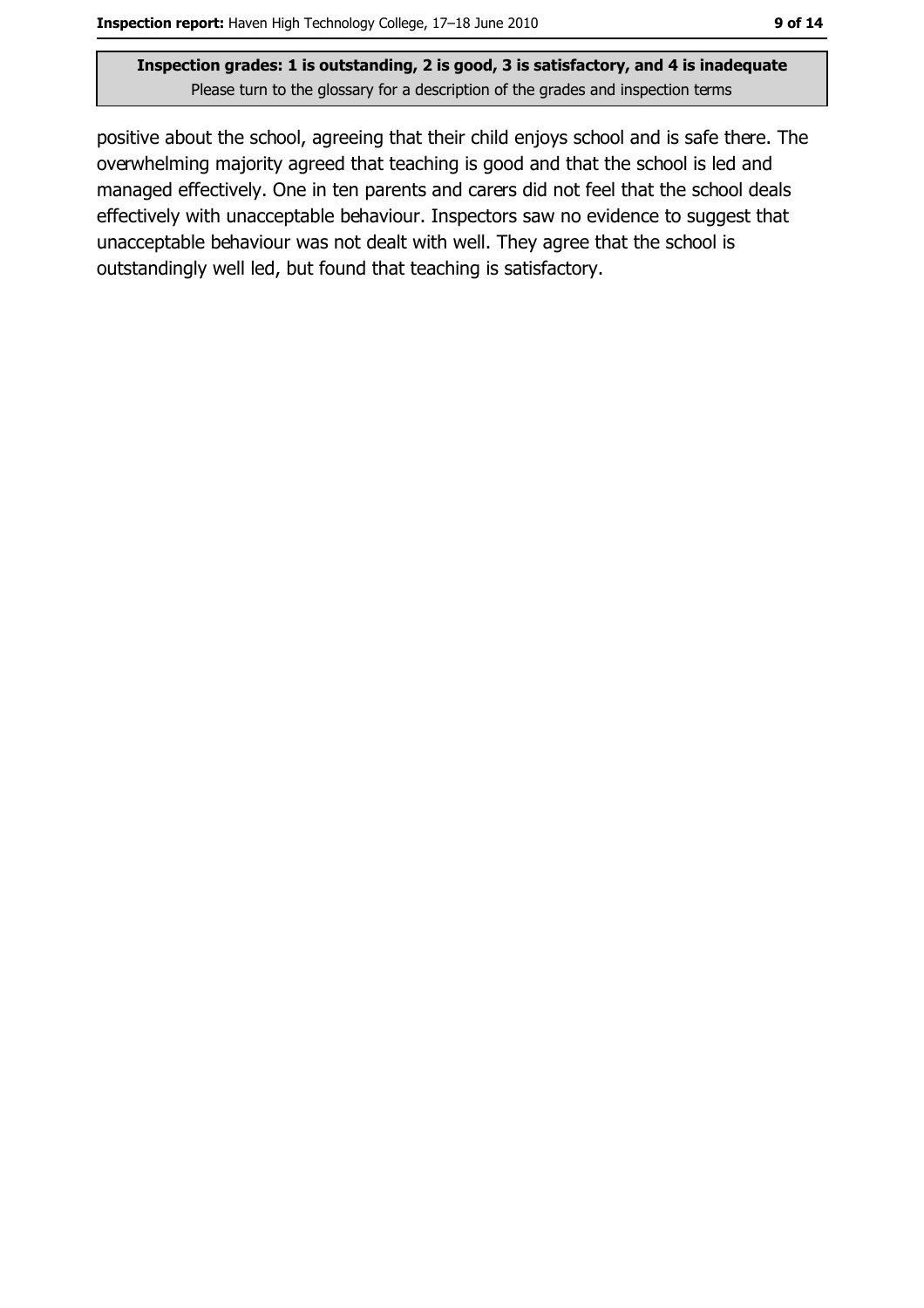#### Responses from parents and carers to Ofsted's questionnaire

Ofsted invited all the registered parents and carers of pupils registered at Haven High Technology College to complete a questionnaire about their views of the school.

In the questionnaire, parents and carers were asked to record how strongly they agreed with 13 statements about the school. The inspection team received 129 completed questionnaires by the end of the on-site inspection. In total, there are 789 pupils registered at the school.

| <b>Statements</b>                                                                                                                                                                                                                                       | <b>Strongly</b><br><b>Agree</b> |               | <b>Agree</b> |               | <b>Disagree</b> |                | <b>Strongly</b><br>disagree |                |
|---------------------------------------------------------------------------------------------------------------------------------------------------------------------------------------------------------------------------------------------------------|---------------------------------|---------------|--------------|---------------|-----------------|----------------|-----------------------------|----------------|
|                                                                                                                                                                                                                                                         | <b>Total</b>                    | $\frac{1}{2}$ | <b>Total</b> | $\frac{0}{0}$ | <b>Total</b>    | $\frac{0}{0}$  | <b>Total</b>                | $\frac{0}{0}$  |
| My child enjoys school                                                                                                                                                                                                                                  | 47                              | 36            | 76           | 59            | 6               | 5              | $\mathbf 0$                 | $\mathbf 0$    |
| The school keeps my child<br>safe                                                                                                                                                                                                                       | 49                              | 38            | 74           | 57            | 5               | 4              | 1                           | $\mathbf{1}$   |
| The school informs me<br>about my child's progress                                                                                                                                                                                                      | 56                              | 43            | 65           | 50            | $\overline{7}$  | 5              | 1                           | $\mathbf{1}$   |
| My child is making enough<br>progress at this school                                                                                                                                                                                                    | 47                              | 36            | 76           | 59            | 4               | 3              | 1                           | $\mathbf{1}$   |
| The teaching is good at this<br>school                                                                                                                                                                                                                  | 51                              | 40            | 76           | 59            | 1               | $\mathbf{1}$   | 1                           | $\mathbf{1}$   |
| The school helps me to<br>support my child's learning                                                                                                                                                                                                   | 44                              | 34            | 77           | 60            | 6               | 5              | 0                           | $\mathbf 0$    |
| The school helps my child to<br>have a healthy lifestyle                                                                                                                                                                                                | 32                              | 25            | 85           | 66            | 8               | 6              | 0                           | $\mathbf 0$    |
| The school makes sure that<br>my child is well prepared for<br>the future (for example<br>changing year group,<br>changing school, and for<br>children who are finishing<br>school, entering further or<br>higher education, or<br>entering employment) | 44                              | 34            | 77           | 60            | $\overline{4}$  | 3              | $\mathbf{1}$                | $\mathbf{1}$   |
| The school meets my child's<br>particular needs                                                                                                                                                                                                         | 41                              | 32            | 80           | 62            | 6               | 5              | 1                           | $\mathbf{1}$   |
| The school deals effectively<br>with unacceptable behaviour                                                                                                                                                                                             | 39                              | 30            | 74           | 57            | 9               | 7              | 4                           | 3              |
| The school takes account of<br>my suggestions and<br>concerns                                                                                                                                                                                           | 38                              | 29            | 82           | 64            | 5               | 4              | $\mathbf{1}$                | $\mathbf{1}$   |
| The school is led and<br>managed effectively                                                                                                                                                                                                            | 55                              | 43            | 69           | 53            | $\mathbf{1}$    | $\mathbf{1}$   | $\overline{2}$              | $\overline{2}$ |
| Overall, I am happy with my<br>child's experience at this<br>school                                                                                                                                                                                     | 63                              | 49            | 60           | 47            | 5               | $\overline{4}$ | 1                           | $\mathbf{1}$   |

The table above summarises the responses that parents and carers made to each statement. The percentages indicate the proportion of parents and carers giving that response out of the total number of completed questionnaires. Where one or more parents and carers chose not to answer a particular question, the percentages will not add up to 100%.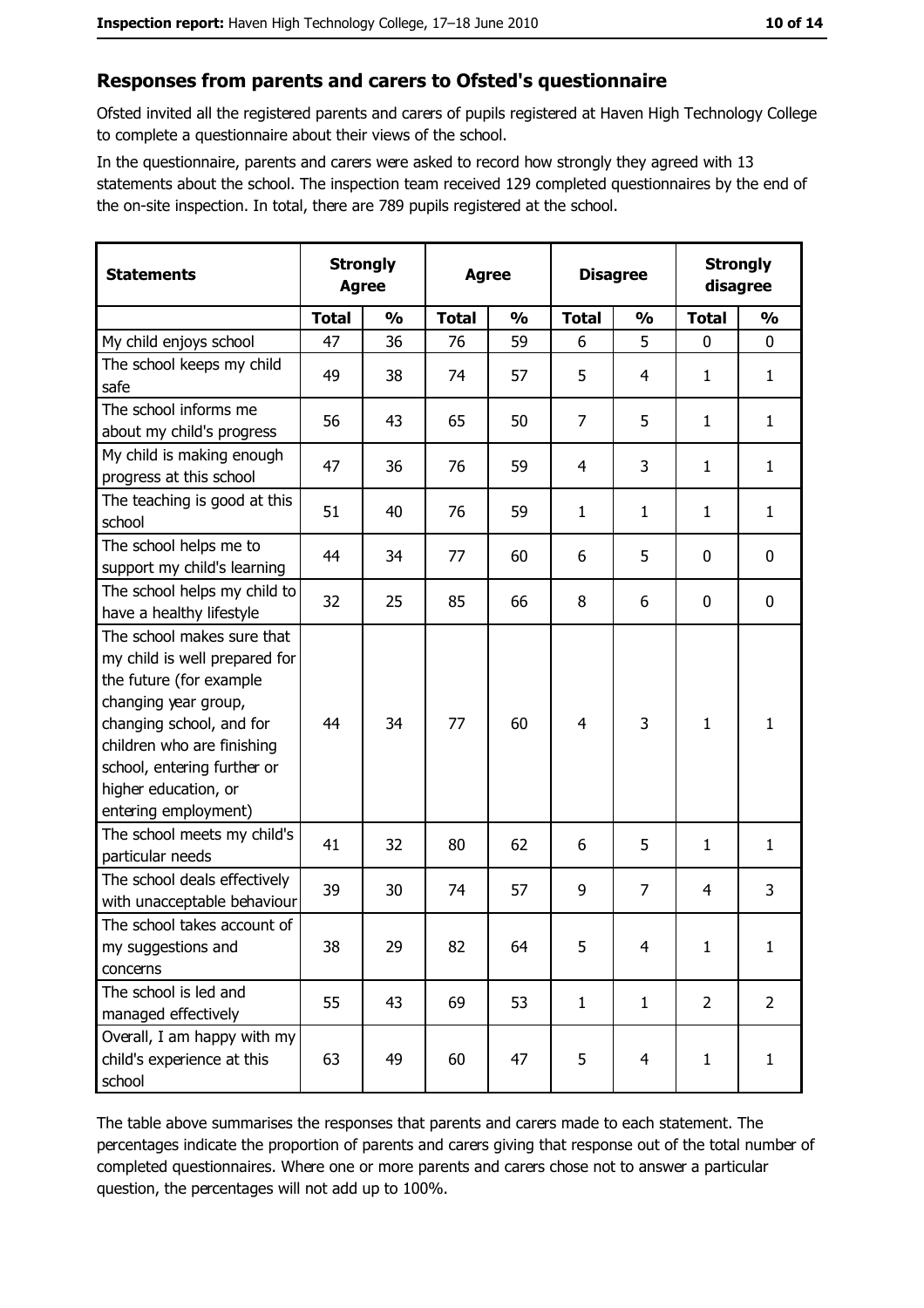# Glossary

| Grade   | <b>Judgement</b> | <b>Description</b>                                                                                                                                                                                                               |
|---------|------------------|----------------------------------------------------------------------------------------------------------------------------------------------------------------------------------------------------------------------------------|
| Grade 1 | Outstanding      | These features are highly effective. An oustanding<br>school provides exceptionally well for its pupils' needs.                                                                                                                  |
| Grade 2 | Good             | These are very positive features of a school. A school<br>that is good is serving its pupils well.                                                                                                                               |
| Grade 3 | Satisfactory     | These features are of reasonable quality. A satisfactory<br>school is providing adequately for its pupils.                                                                                                                       |
| Grade 4 | Inadequate       | These features are not of an acceptable standard. An<br>inadequate school needs to make significant<br>improvement in order to meet the needs of its pupils.<br>Ofsted inspectors will make further visits until it<br>improves. |

# What inspection judgements mean

### **Overall effectiveness of schools**

|                       | Overall effectiveness judgement (percentage of<br>schools) |      |                     |                   |
|-----------------------|------------------------------------------------------------|------|---------------------|-------------------|
| <b>Type of school</b> | <b>Outstanding</b>                                         | Good | <b>Satisfactory</b> | <b>Inadequate</b> |
| Nursery schools       | 51                                                         | 45   | 0                   | 4                 |
| Primary schools       | 6                                                          | 41   | 42                  | 10                |
| Secondary schools     | 8                                                          | 34   | 44                  | 14                |
| Sixth forms           | 10                                                         | 37   | 50                  | 3                 |
| Special schools       | 32                                                         | 38   | 25                  | 5                 |
| Pupil referral units  | 12                                                         | 43   | 31                  | 14                |
| All schools           | 9                                                          | 40   | 40                  | 10                |

New school inspection arrangements were introduced on 1 September 2009. This means that inspectors now make some additional judgements that were not made previously.

The data in the table above is for the period 1 September to 31 December 2009 and is the most recently published data available (see www.ofsted.gov.uk). Please note that the sample of schools inspected during the autumn term 2009 was not representative of all schools nationally, as weaker schools are inspected more frequently than good or outstanding schools.

Percentages are rounded and do not always add exactly to 100. Secondary school figures include those that have sixth forms, and sixth form figures include only the data specifically for sixth form inspection judgements.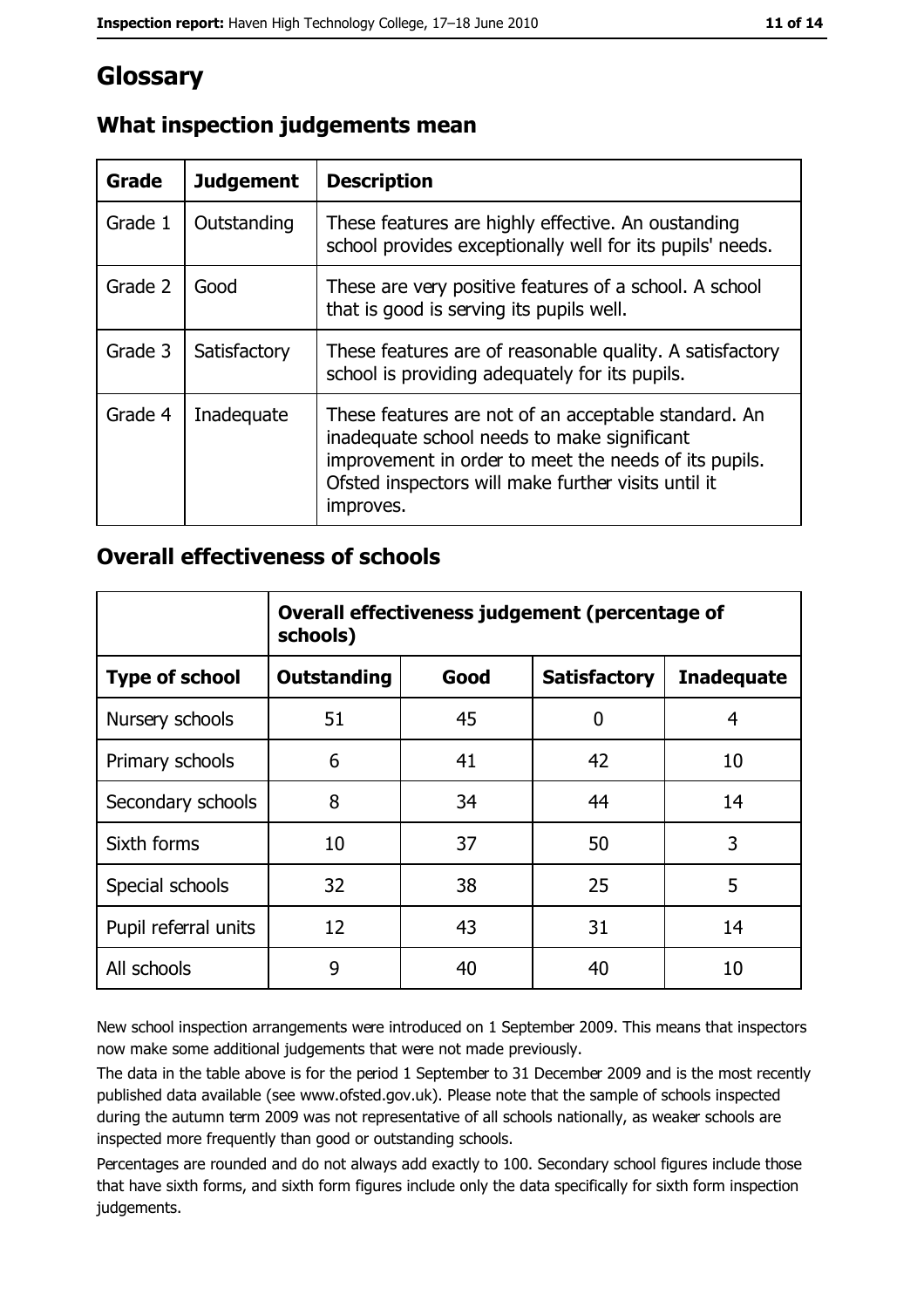# **Common terminology used by inspectors**

| Achievement:               | the progress and success of a pupil in<br>their learning, development or training.                                                                                                                                                                                                                           |
|----------------------------|--------------------------------------------------------------------------------------------------------------------------------------------------------------------------------------------------------------------------------------------------------------------------------------------------------------|
| Attainment:                | the standard of the pupils' work shown by<br>test and examination results and in<br>lessons.                                                                                                                                                                                                                 |
| Capacity to improve:       | the proven ability of the school to<br>continue improving. Inspectors base this<br>judgement on what the school has<br>accomplished so far and on the quality of<br>its systems to maintain improvement.                                                                                                     |
| Leadership and management: | the contribution of all the staff with<br>responsibilities, not just the headteacher,<br>to identifying priorities, directing and<br>motivating staff and running the school.                                                                                                                                |
| Learning:                  | how well pupils acquire knowledge,<br>develop their understanding, learn and<br>practise skills and are developing their<br>competence as learners.                                                                                                                                                          |
| Overall effectiveness:     | inspectors form a judgement on a school's<br>overall effectiveness based on the findings<br>from their inspection of the school. The<br>following judgements, in particular,<br>influence what the overall effectiveness<br>judgement will be.                                                               |
|                            | The school's capacity for sustained<br>improvement.<br>Outcomes for individuals and groups<br>of pupils.<br>The quality of teaching.<br>The extent to which the curriculum<br>meets pupil's needs, including where<br>relevant, through partnerships.<br>The effectiveness of care, guidance<br>and support. |
| Progress:                  | the rate at which pupils are learning in<br>lessons and over longer periods of time. It<br>is often measured by comparing the<br>pupils' attainment at the end of a key<br>stage with their attainment when they<br>started.                                                                                 |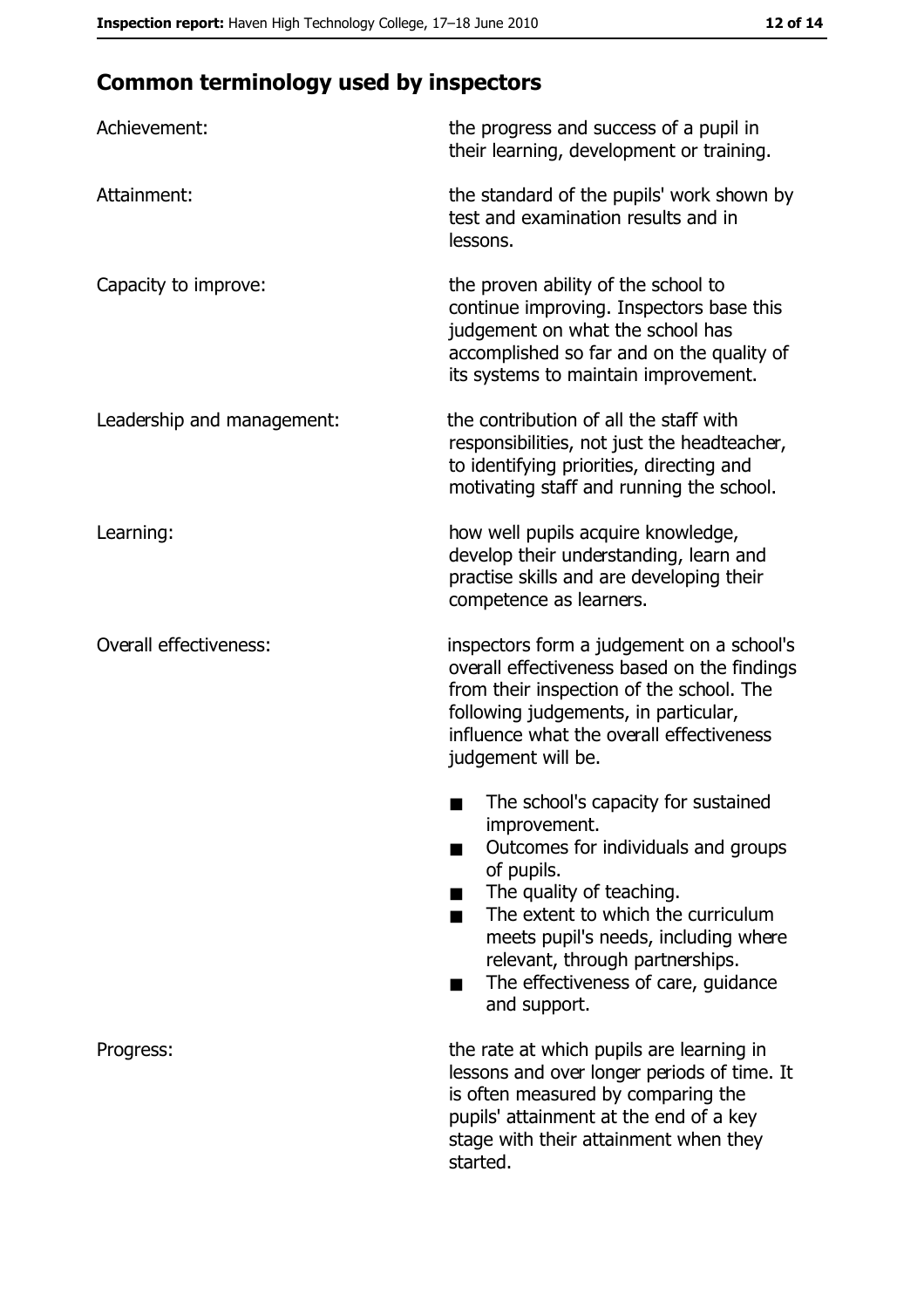This letter is provided for the school, parents and carers to share with their children. It describes Ofsted's main findings from the inspection of their school.



21 June 2010

**Dear Students** 

Inspection of Haven High Technology College, Boston, PE21 9HB

Thank you for being so helpful when we visited your school recently. We spoke with quite a number of you in meetings, lessons and around the school, and found you to be friendly and polite.

We have found that your school is a good school. The progress you make in your learning is outstanding and the standards you reach by the end of Year 11 are close to the national average, and are improving rapidly. This is because although the teaching in lessons you receive is satisfactory, the support you get if you fall behind the challenging targets you are set is very effective. Your school also ensures that your attendance is above average, behaviour is good and that the curriculum is very well designed; these all enable you to do well.

The questionnaires which many of you returned, along with those from your parents and carers and teachers were very complimentary about your school. It is clear that the great majority of you enjoy school and that it keeps you safe and helps you to adopt healthy lifestyles. All of this is confirmed by inspectors' own findings.

We have suggested to the school's leaders what the school can do to develop further. The suggestions are to do with helping you to reach higher standards in your work by improving the quality of the teaching you receive and for your skills in independent learning and group work to be developed further. All of this is explained more fully in the report, which I hope you will read. You can help by making sure you understand what you should be learning in lessons and doing all you can to do so.

With best wishes for your future.

Yours sincerely

Alan Alder

Her Majesty's Inspector